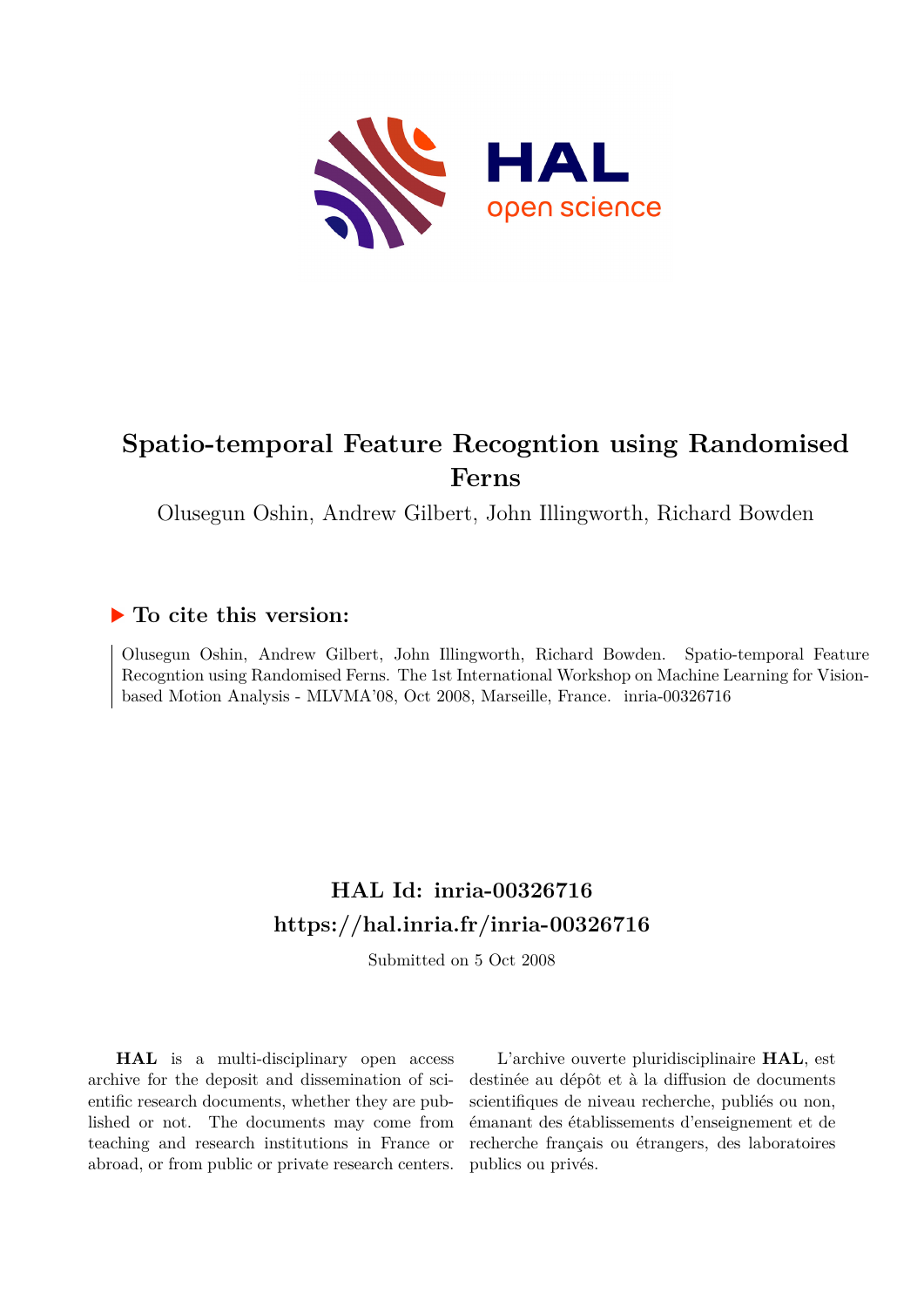## Spatio-temporal Feature Recogntion using Randomised Ferns

Olusegun Oshin, Andrew Gilbert, John Illingworth, and Richard Bowden

CVSSP, University of Surrey, Guildford, Surrey GU2 7XH United Kingdom {o.oshin,a.gilbert,j.illingworth,r.bowden}@surrey.ac.uk

Abstract. In this paper we present a generic classifier for detecting spatio-temporal feature points within video. The premise being that given a feature detector, we can learn a classifier that duplicates its functionality which is both accurate and computationally efficient. This means that feature point detection can be achieved independent of the complexity of the original interest point formulation. We extend the naive Bayesian classifier of Ferns to the spatio-temporal domain and learn classifiers that duplicate the functionality of common spatio-temporal interest point detectors. Results demonstrate accurate reproduction of results with a classifier that can be applied exhaustively to video at frame-rate, without optimisation, in a scanning window approach.

### 1 Introduction

This paper presents an approach to learning a classifier capable of accurately and efficiently detecting spatio-temporal interest points in constant time for use in action recognition. Recognising actions in videos is a popular area in the field of computer vision. The task is complex because detectors need to be able to account for occlusion, cluttered backgrounds, camera motion, scale and illumination changes, and geometric variations in videos. Building upon the success of interest point detection in object recognition, one of the current approaches to the problem involves extracting local spatio-temporal interest points and encoding them using descriptors that are robust to the variations mentioned above. These interest points are local regions that possess high information content. They are usually areas of large local variations in pixel intensity. In 2D images these changes are observed in the spatial dimension. For videos however, temporal variations also have to be considered.

We propose a general framework for training interest point detectors in video, such that, given examples of the type of interest point within a training video, we can detect those feature types at near frame rate in a novel video sequence. We extend a Naive Bayesian classifier called Ferns [1] to the spatio-temporal domain and show that we are able to recognise chosen spatio-temporal features quickly and reliably. Our work is motivated by the use of ferns in rapidly classifying keypoints in 2D images while maintaining high classification rates.

We test our method by comparing its ability to reproduce the functionality of popular spatio-temporal interest point detectors proposed by Laptev and Lindeberg [2] and Dollar et al [3]. The key contributions of this paper are the extension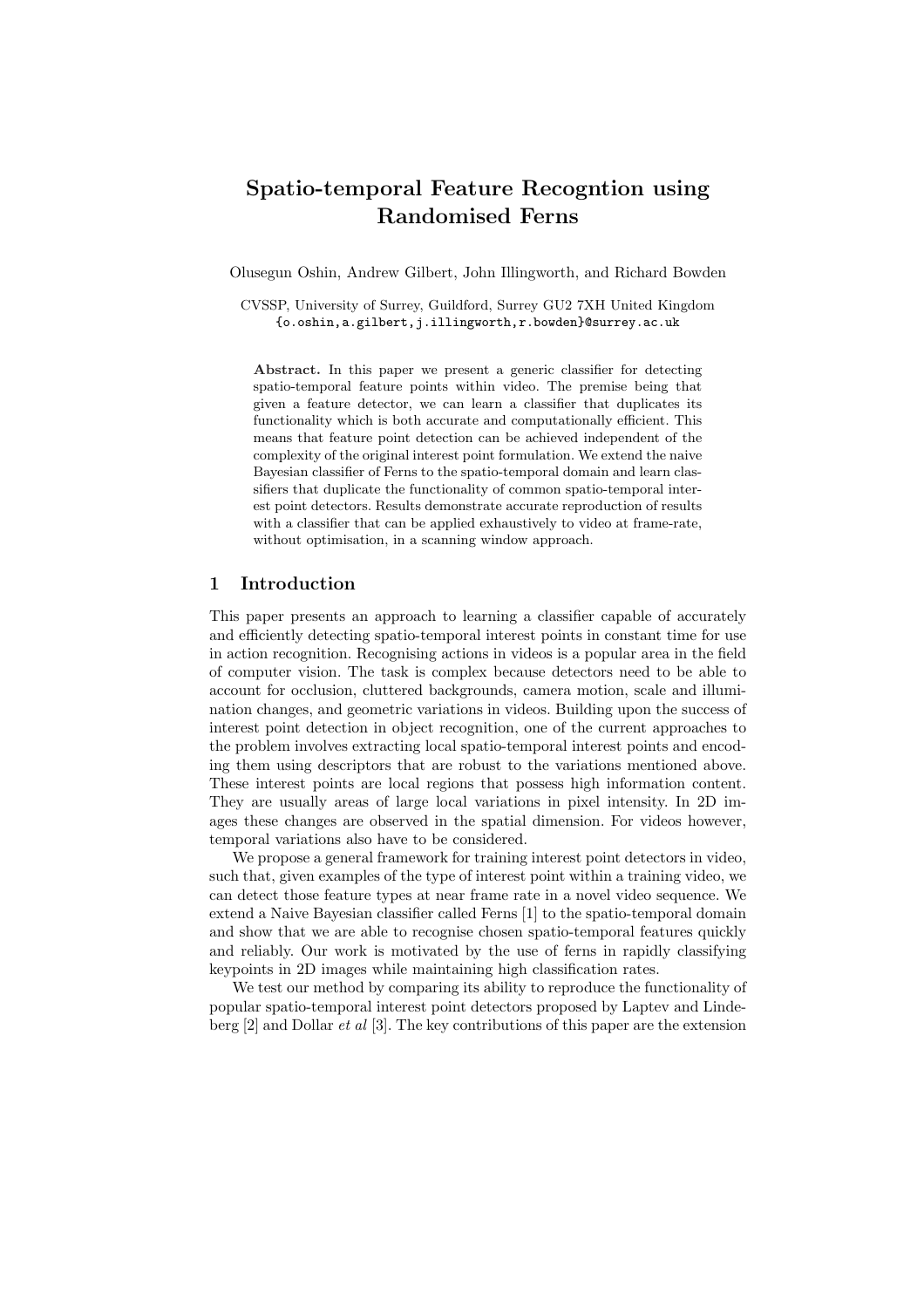of the Fern classifier to the spatio-temporal domain, hence encoding temporal information of features without increasing computational overhead; and a generic approach to recognising spatio-temporal features efficiently in constant time regardless of original detector complexity.

The layout of the rest of this paper is as follows. Section 2 summarises related work. Section 3 explains how ferns are extended to the spatio-temporal domain. Section 4 presents experimental results from training with two detection algorithms. Finally, section 5 concludes the paper.

#### 2 Related research

An example of a simple spatial interest point detector is the corner detector developed by Harris and Stephens [4], which has been used in many applications involving object matching and tracking. Schmid and Mohr [5] proposed a rotationally invariant local image descriptor at each interest point that has been successful in image indexing. Lowe [6] introduced the SIFT descriptor, which is invariant to scale as well as rotation and translation, but only partially invariant to affine projection and changes in illumination. SIFT has proven effective in many areas as its invariance has underpinned recent trends into large scale object recognition. More recently, considerable effort has gone into the development of affine invariant detectors. An extended evaluation of interest point detectors can be found in [7].

Similarly, in the spatio-temporal domain, interest points are proving to be important in activity recognition. Laptev and Lindeberg [2] extended the Harris Corner detector to include corners in time, where a spatio-temporal corner is essentially a spatial corner exhibiting non-constant motion in time. Dollar et al [3] argue that the direct extension of spatial interest point detectors to the spatio-temporal domain does not provide a sufficient method of detecting spatiotemporal features. They found that spatio-temporal features were too sparse so they proposed a method of detecting local features that would maximise discrimination between actions. Other methods based on local features include [8], [9] and [10].

In contrast to the above local detection methods, Ke *et al* [11] and Cooper and Bowden [12] generalise integral images [13] to an efficient space-time representation called an integral volume, allowing for global classification. They use volumetric features which are box volumes reminiscent of the Haar-basis features used by Viola and Jones [13]. Ke et al use a sliding volume over the entire video, as an extension of [13] to 3D and build a real time event detector that uses dense optical flow measurements to recognise actions. Other global approaches include [14], [15] and [16].

Of particular relevance is the work of Lepetit  $et \ al \ [17]$ , in which they treat wide baseline matching of feature points in images as a classification problem and define a class as the set of all possible views of a particular keypoint. They use Randomised Trees to rapidly match keypoints in images and classify images. Already widely used in character recognition, each node of a randomised tree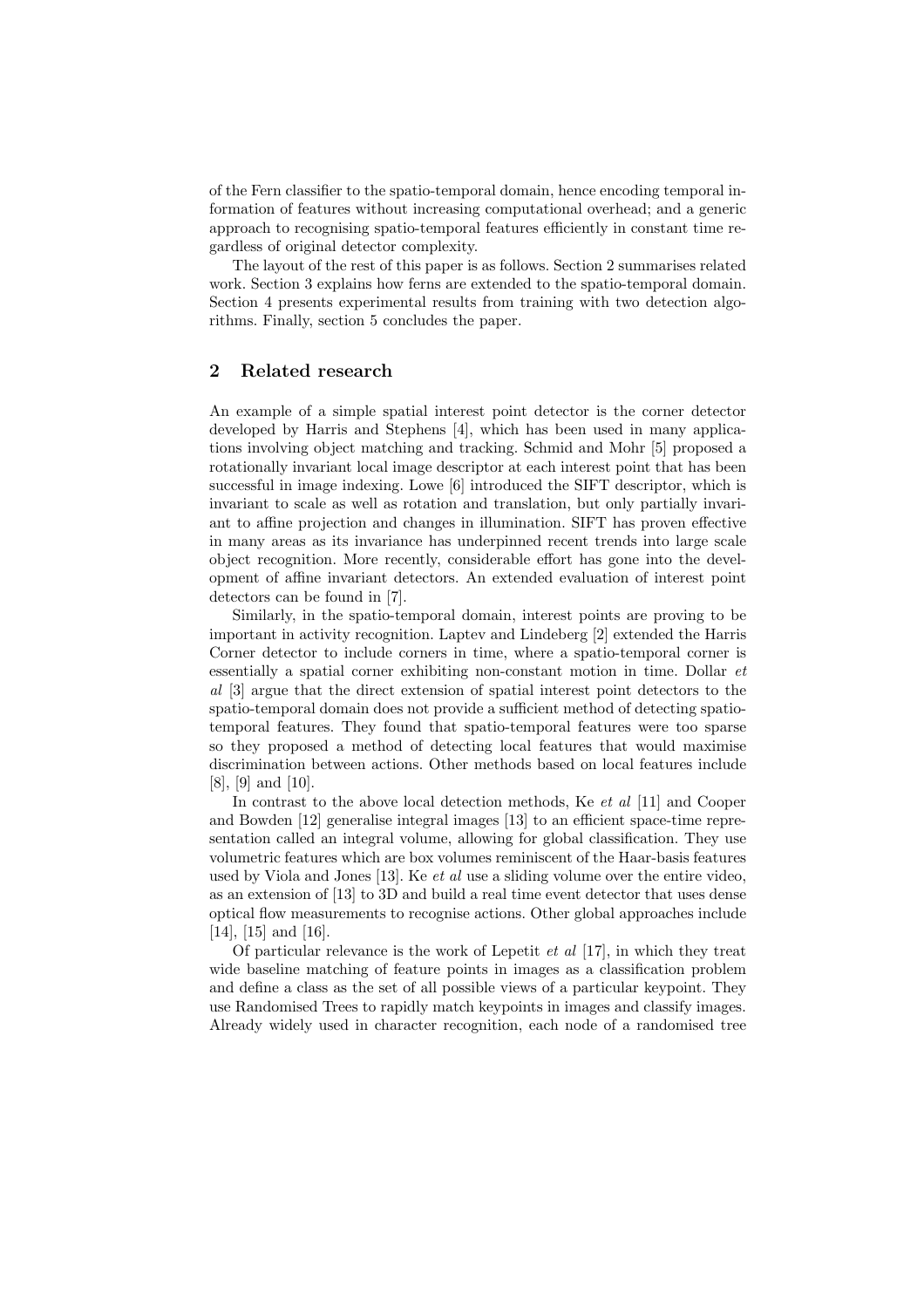contains a simple test which eventually decides the leaf distribution. To increase the speed of randomised trees Ozuysal  $et$  al  $[1]$  proposed the fern classifier. Ferns are non-hierarchical structures that have been shown to achieve excellent classification rates while reducing computational overhead.

#### 3 Method

We aim to detect spatio-temporal features accurately and efficiently in video using a semi-naive Bayesian classifier called Ferns, proposed in [1], as an alternative to Randomised Trees [17]. We learn ferns on regions surrounding spatio-temporal features, which are detected using a spatio-temporal feature detector. In this section we give an overview of the methods used and how they are combined for the training and classification of actions in new videos.

#### 3.1 Randomised Trees and Ferns



Fig. 1. A Randomised Tree using pixel intensity comparisons at random points in the image patch. After training, each leaf node contains class probabilities of a new patch arriving at that node.

Randomised Trees are simple yet effective classification structures that have been used in handwriting recognition [18] and applied to object recognition [17]. All non-leaf nodes of a randomised tree contain a simple test that splits the space of the data to be classified. Lepetit and Fua [17] used the simple test of comparing pixel intensities, which could be chosen randomly or by a greedy algorithm that gives the best separation based on information gain. After training, the leaf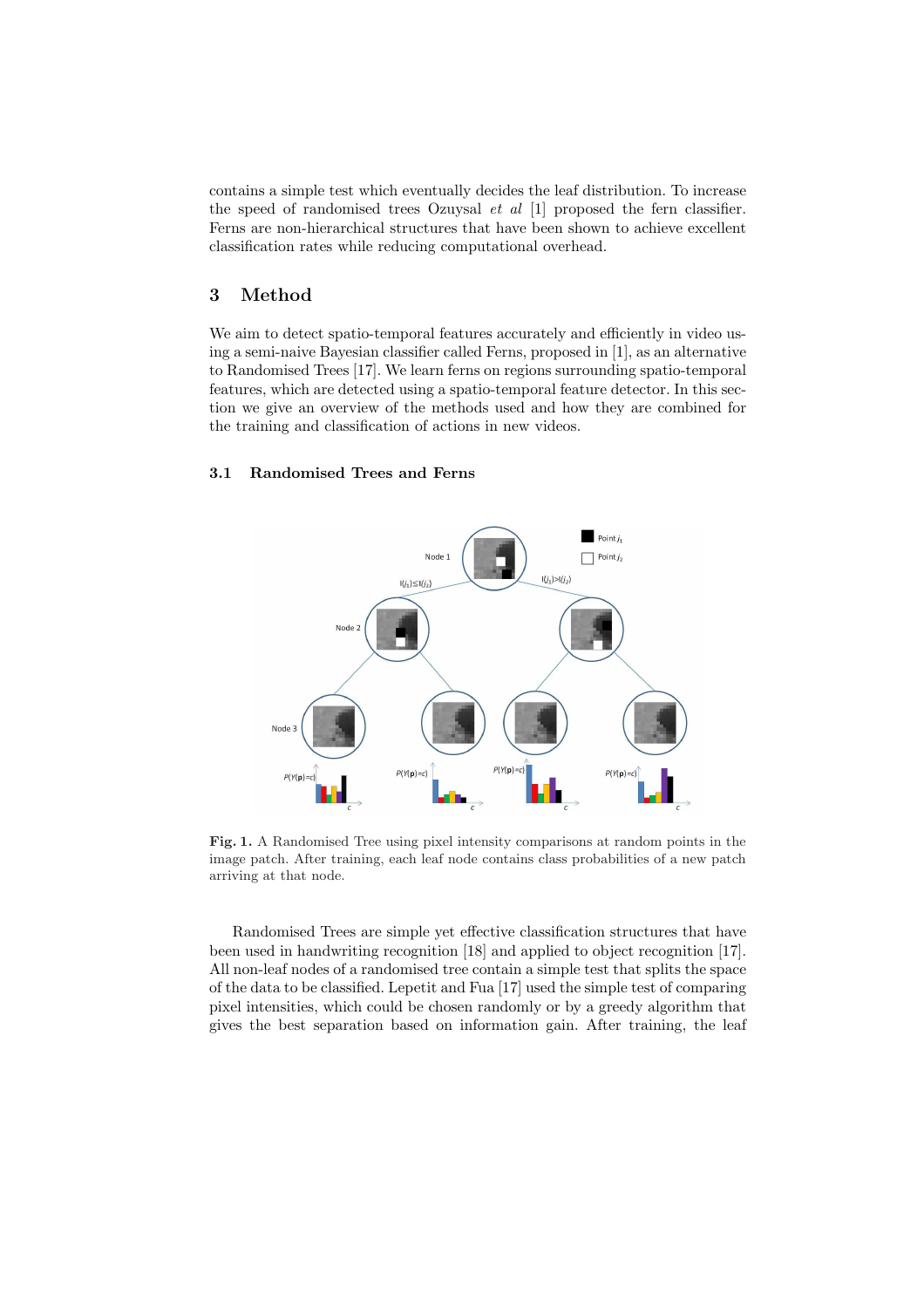nodes contain estimates of the posterior distributions over the classes that an image reaches that leaf. Randomised trees are built in a top-down manner and all training examples are passed down the tree through nodes based on the test. Figure 1 shows a randomised tree that uses a comparison of pixel intensities as the test. If the intensity at point  $j_1$  of the image patch is greater than that of point  $j_2$ , then the patch is passed down the tree via the right child node; otherwise, it traverses the left child node. The process terminates when the node receives too few examples or it reaches a given depth. It would be very difficult to build one tree that performs well for a large number of classes, training examples and possible tests, so multiple trees are grown, and each tree is trained with a random subset of the training examples to obtain weak dependency between the trees. When classifying, a test patch is passed down each of the trees to a leaf node. The class assigned to the image is found by averaging the posterior distributions at the node of each tree where the image terminates, and the class with the maximum value is selected.



Fig. 2. A set of ferns. The binary digits are results of the comparison between pixels at points  $j_1$  and  $j_2$ . During training, an image patch belonging to a particular class is run through all nodes in all ferns and each fern updates its distribution for that class based on the results. During classification, the results are used to select bins in the class histograms.

Ferns [1], unlike randomised trees, are non-hierarchical structures. Each fern consists of a set of ordered binary tests and returns the probability that a patch belongs to each of the classes learnt during training. The structure of ferns is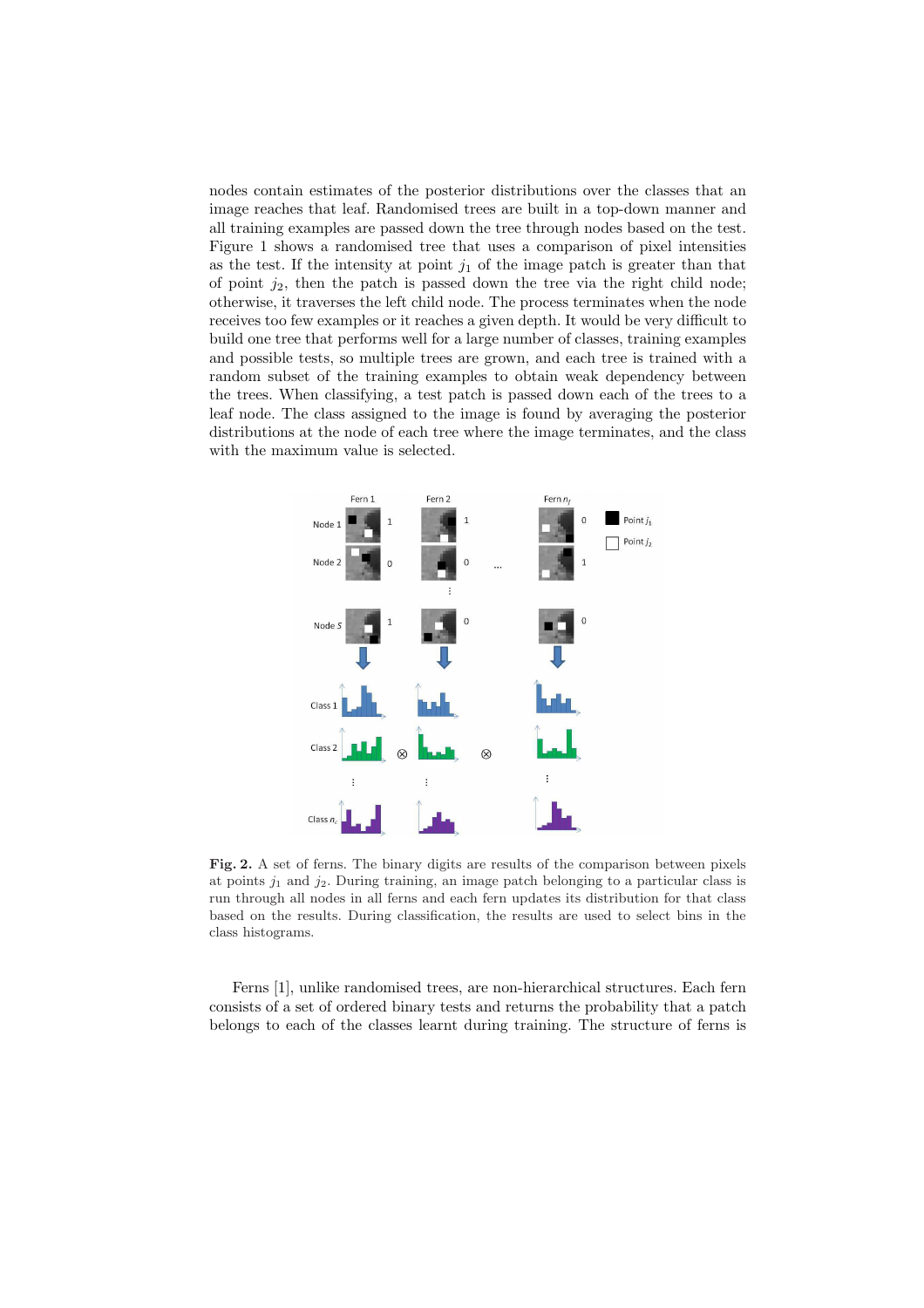shown in Figure 2. Each node in a fern returns a binary digit based on the result of the test. Hence, a fern with  $S$  nodes will return a number between  $0$ and  $2<sup>S</sup> - 1$ . For multiple patches that belong to the same class, the output of a fern for that class can be modelled with a multinomial distribution. During classification, performing the set of tests on a test patch also returns a binary code, which is used to obtain the likelihood of occurrence in each class. The class is found by multiplying class probabilities across the ferns, and selecting the class that gives the maximum product. Performance-memory trade-offs can be made by changing the size and number of ferns allowing for flexible implementation.

#### 3.2 Semi-Naive Bayesian Spatio-temporal Classification



Fig. 3. Example of nodes in the spatio-temporal domain. The cuboid is flattened with respect to time to show subpatches at different temporal offsets.

We follow the method of Ferns described above and extend it to spatiotemporal neighbourhoods centered at feature points called cuboids [3]. The sets of binary tests we perform on the cuboids are not single pixel comparisons. Instead, we have defined a node as a comparison between the sums of two normalised subpatches. These are random sized patches that fit within the spatial area of the cuboid. The locations in space and time are also chosen randomly. Figure 3 shows a flattened spatio-temporal volume with subpatches generated on different frames within the volume. Hence for subpatches encoded by a spatial offset  $x, y$ , spatial extent  $x_s, y_s$  and temporal offset  $t$ , a node is a simple comparison:

$$
f_j = \begin{cases} 1 \text{ if } s(x_1, y_1, x_{s_1}, y_{s_1}, t_1) < s(x_2, y_2, x_{s_2}, y_{s_2}, t_2); \\ 0 \text{ otherwise.} \end{cases}
$$

where  $s$  is the sum of a subpatch, given by

$$
s(x,y,x_s,y_s,t) = \frac{1}{x_sy_s}\sum_{x'=x}^{x+x_s}\sum_{y'=y}^{y+y_s}I(x',y',t).
$$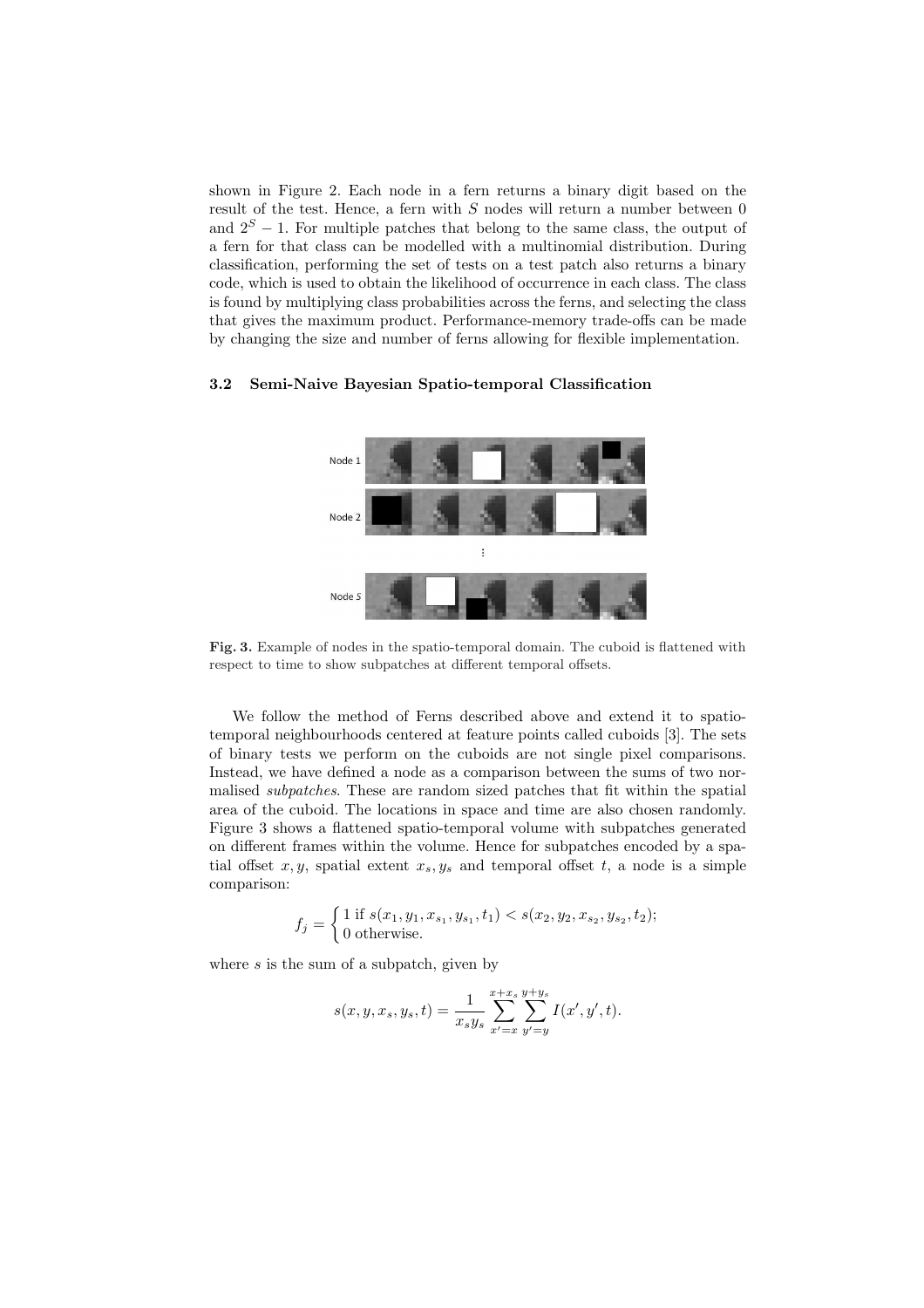The sums are normalised by the number of pixels in the subpatch,  $x_s y_s$ . We make use of sum of subpatch comparisons as opposed to pixel comparisons so as to build a classifier that is more robust to scale variations.

#### 3.3 Training

Given a cuboid belonging to a particular class, we train a fern classifier by generating S nodes as described above. We perform the node tests and obtain values  $f_i$ , where  $j = \{1 \dots S\}$ , for each fern. All the node results  $\{f_1, f_2, \dots, f_S\}$ are combined to form a binary code, which is then converted to decimal. For a set of cuboids belonging to the same class, we build a histogram of the decimal values, and normalise it to give a probability distribution for that class. For additional classes, the same tests are performed within the fern and separate distributions are obtained for them. Multiple ferns are trained by generating new nodes and obtaining distributions for all classes within the ferns.

In order to rapidly calculate the difference between the sums of subpatches, we calculate the integral image representation [13] of each frame in the cuboid. We choose to use integral images of each frame as opposed to an integral volume of the cuboid because the volumetric approach adds an additional parameter. Laptev and Perez [19] investigated the use of a classifier trained on a single keyframe of drinking actions. They bootstrap a space-time classifier and apply it to the keyframes, and have shown that this method of combining shape and motion information gives significant improvement in detection performance.

#### 3.4 Classification

To classify a new cuboid, we apply the fern classifier by performing the same set of ordered node tests on the cuboid as we did during training, and obtain a decimal value from the combined binary node results. The decimal value determines the bin of the class distributions within the fern that is selected. For a single fern, the cuboid most likely belongs to the class that has the highest value in the selected bin. For multiple ferns, we combine the selected bin values within the classes and across the ferns, assuming independence between the distributions. We select the class that has the maximum likelihood.

#### 4 Results

We train and test our algorithm on the KTH video data set [8], which contains videos of 25 persons performing six actions in four different scenarios. These actions are boxing, hand waving, walking, running, jogging and hand clapping. The videos are taken over static homogenous backgrounds and are split into four different conditions that include scale variations, different clothes and lighting changes. Of the 25, 8 persons are used for training, 9 for testing, and the remainder for validation purposes as outlined in the data set. Although the KTH Data set is limited in terms of complexity, it is important to note that our intention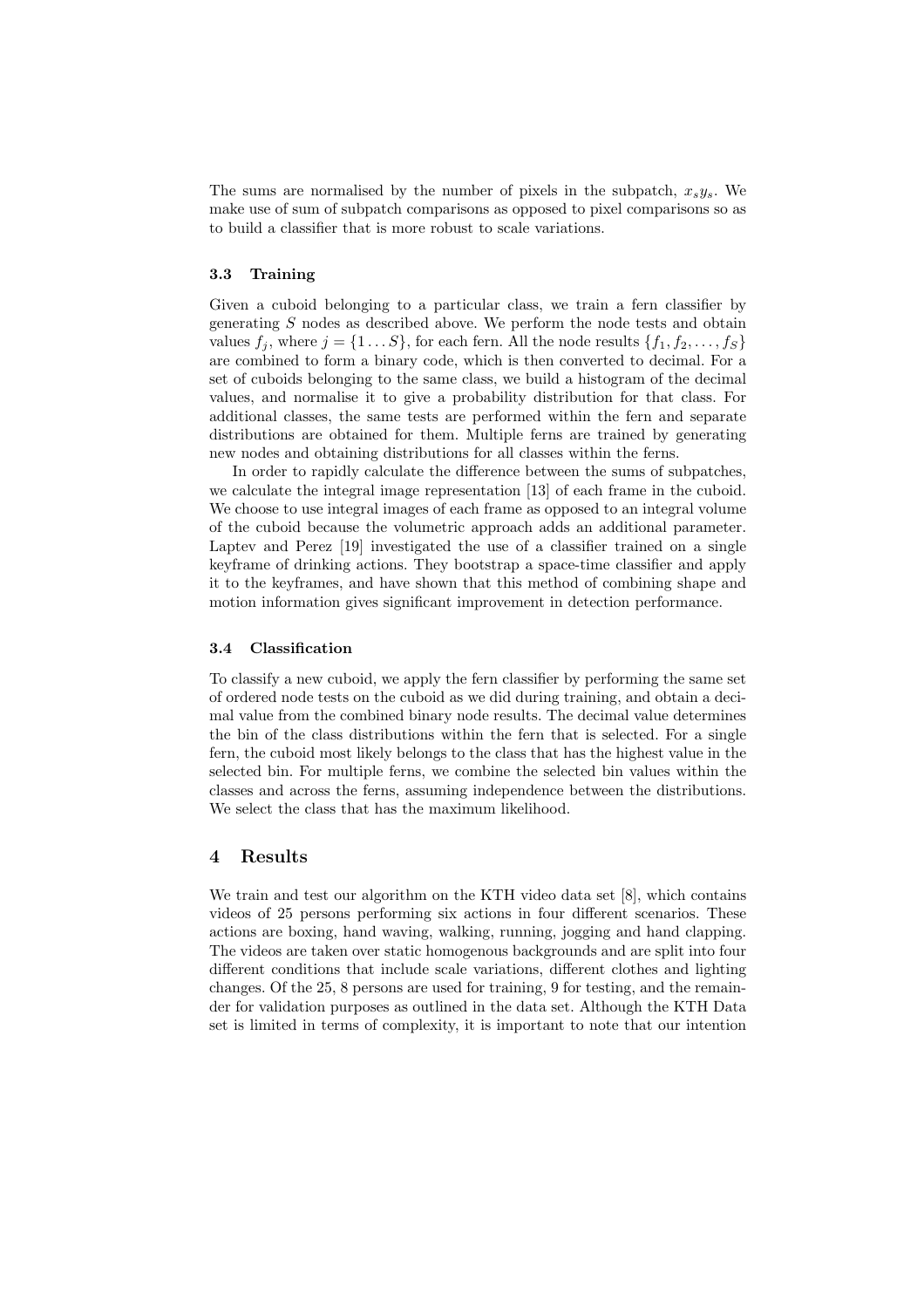is to provide comparable interest point segmentation to other detectors and not to classify the actions.

We evaluate against two different feature point detectors and try to obtain comparable detection performance. Having trained the classifier, testing is done using each one of the test videos. We present our detector's ability to recognise learnt features in the video using a scanning volume over the entire test video sequence. The feature point detectors used are described in the next section. The first is an extension of the Harris corner detector [4] to the spatio-temporal domain by Laptev and Lindeberg [2], selecting local maxima of spatio-temporal corners as features. In our results this method is labelled Laptev. The second method by Dollar  $et$  al  $[3]$  applies separable linear filters to the video and selects local maxima of the response as features, labelled Dollar.

#### 4.1 Feature Point Extraction



Fig. 4. Example frames from action video sequences highlighting points where spatiotemporal features have been detected. These points are used as positive data during training.

Laptev and Lindeberg [2] extend the Harris corner detector [4] to the spatiotemporal domain by requiring that image values in space-time have significant variations in the spatial and temporal dimensions. Hence these spatio-temporal corners are spatial corners exhibiting non-constant motion in a spatio-temporal neighbourhood. They compute a windowed  $3 \times 3$  second moment matrix composed of first order spatial and temporal derivatives, averaged with a Gaussian weighting function. Interest points are then detected by searching for regions that have significant eigenvalues of the matrix.

The second method, proposed by Dollar [3], applies separable linear filters to the video sequence. A response function of the form  $R = (I * g * h_{ev})^2 + (I * h_{ev})^2$  $(g * h_{od})^2$  is obtained, where  $g(x, y : \sigma)$  is the 2D Gaussian kernel applied along the spatial dimensions of the video and  $h_{ev}$  and  $h_{od}$  are a quadrature pair of 1D Gabor filters applied in the temporal dimension. The detector responds best to complex motions made by regions that are distinguishable spatially, including spatio-temporal corners as defined by [2], but not to pure translational motion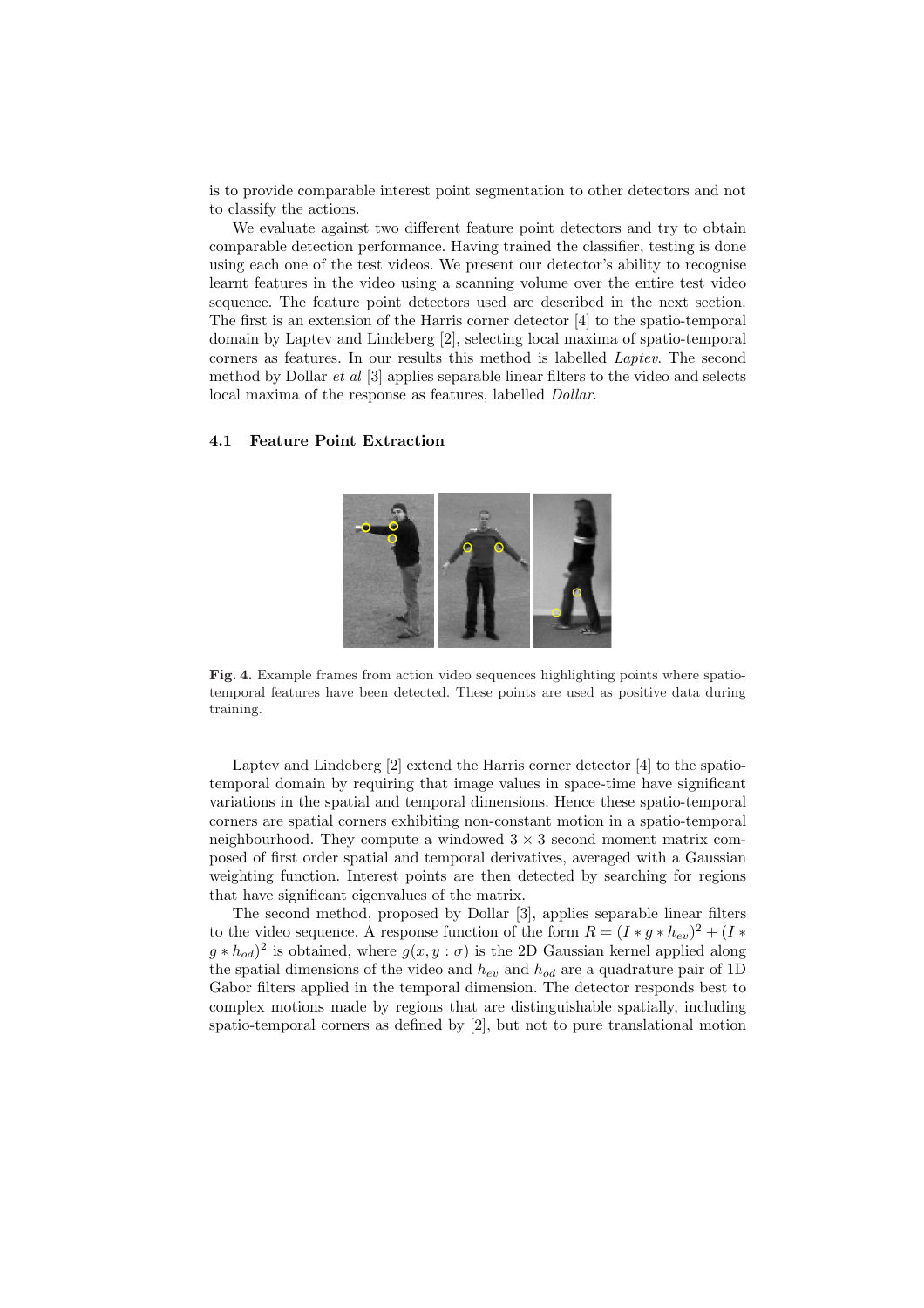or motions involving areas that are not distinct in space. Local maxima of the response function R are selected as interest points, and *cuboids* are extracted, which are the windowed pixel values around the interest point in the spatial and temporal dimensions.

For both methods, the scale at which an event is observed determines the type of event that is detected, so interest points are computed at different spatiotemporal scales.

#### 4.2 Performance

During training, we apply the classifier to the extracted volumes surrounding each of the feature points detected. Figure 4 highlights detected feature points in a video. We detect features at one spatial and temporal scale. Ideally, training should be done at different spatio-temporal scales and the scanning volume applied over a range of scales, but we show that our classifier is able to handle scale changes. Once feature volumes are extracted, we artificially generate additional positive example cuboids by randomly offsetting and scaling the cuboids at the detected feature points by a small amount in all directions, making our classifier robust to slight variations in the feature regions. We then create a class of negative example cuboids, which are extracted at randomly selected areas that do not overlap with feature cuboids. The number of background cuboids and the number of feature cuboids are equal to avoid biasing the classifier. The number of ferns and the number of nodes in each fern are parameters that can be varied to achieve a trade-off between memory and performance. For our tests we generate 50 ferns with 3 nodes.

In order to detect features in a new video we make use of a spatio-temporal scanning window across the video. We then apply the ferns classifier on the region within the window to determine whether it is a feature or background. The subpatch comparisons are done efficiently by using an integral image representation [13] of the entire video, which is calculated once. This differs from the integral video used in [11] as the integral images are computed on each frame of the video separately. The sums of patches selected can therefore be computed using 4 array dereferences, giving 8 array dereferences for each node comparison. The scanning window operates over alternate pixels and frames to reduce classification time without loss of accuracy (the random noise added during training which gives robustness to offsets from the optimal detection position).

To determine whether the windowed volume contains a feature, we find the log likelihood ratio that the cuboid contains a feature to background. Receiver Operating Characteristic (ROC) Curves are used to determine how well the classifier is able to emulate the detections learnt during training. Positives in our data are feature cuboids detected by the feature detector prior to training, and true positives are positives that have also been labelled a feature by our classifier. The ROC curve is obtained by varying the threshold on the likelihood ratio.

We expect our classifier to trigger multiple detections around a positive and that the detections will not always occur at the same points selected by the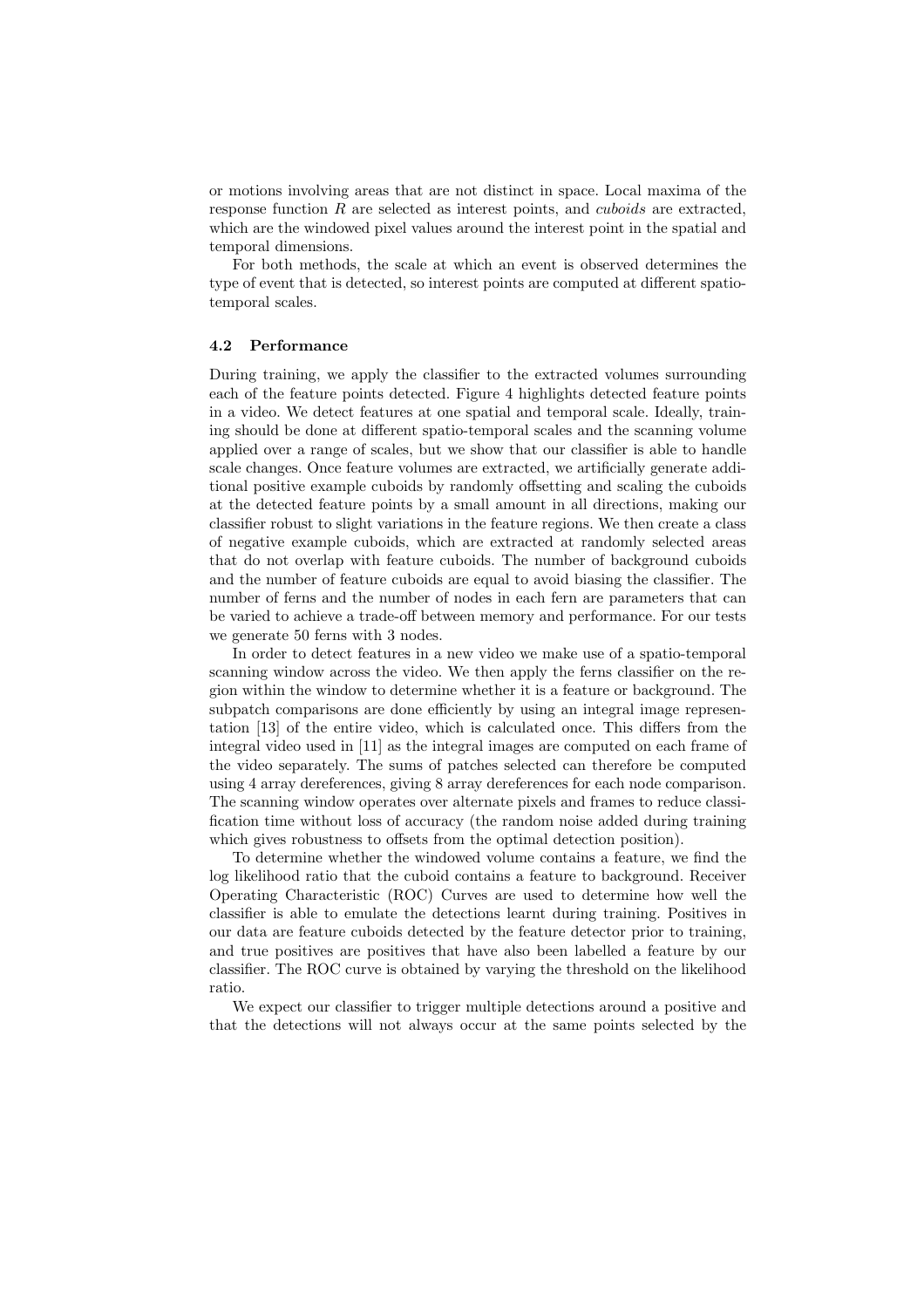feature detectors. This is natural as noise was added during training. To this end, we choose a minimum percentage by which a cuboid classified as a feature must overlap an actual detected feature before it can be labelled a true positive. Figure 5 shows averaged ROC curves obtained for different percent overlaps. All percent overlaps perform well, with 100% overlap having a surprisingly good Equal Error Rate of approximately 0.65. For our experiments we deemed 50% overlap fair.



Fig. 5. Classification of features against background for various percentages of overlap between classified feature cuboids and actual positive feature cuboids

Figure 6 shows how well we are able to detect learnt features in a novel video sequences. Each curve indicates the different scenarios of the KTH video data set  $[8]$ , where  $S1$  is static with a homogenous background,  $S2$  includes scale variations, S3 is performed with different clothing, and S4 has illumination variations. We display results for Boxing, Handwaving and Walking for both feature point detectors. It can be seen that the spatio-temporal fern classifier performs extremely well in detecting learnt features. It is able to correctly recognise more than 95% of the Dollar features with less than 5% error for all the scenarios. For Laptev features, we obtain Equal Error Rates of approximately 90% for the actions in all scenarios except for Illumination variations  $(S4)$ , where the Equal Error Rates are roughly 85% for Boxing and Walking features. This lower performance on the Laptev features is not surprising as these features are more localised than those of *Dollar* and the spatial-temporal volume the ferns operate upon incorporates additional surrounding information. We kept the classifier the same between both experiments to allow comparison, but optimising the spatiotemporal support region of the classifier for different features is likely to increase performance further. It is worth noting that although the classifier was trained at one spatial and temporal scale, the S2 curves show that performance on different scales is comparable to that of the static homogenous background. This highlights the classifier's ability to cope with changes in scale from the training data. To further assess generality, we investigated the ability of our classifier to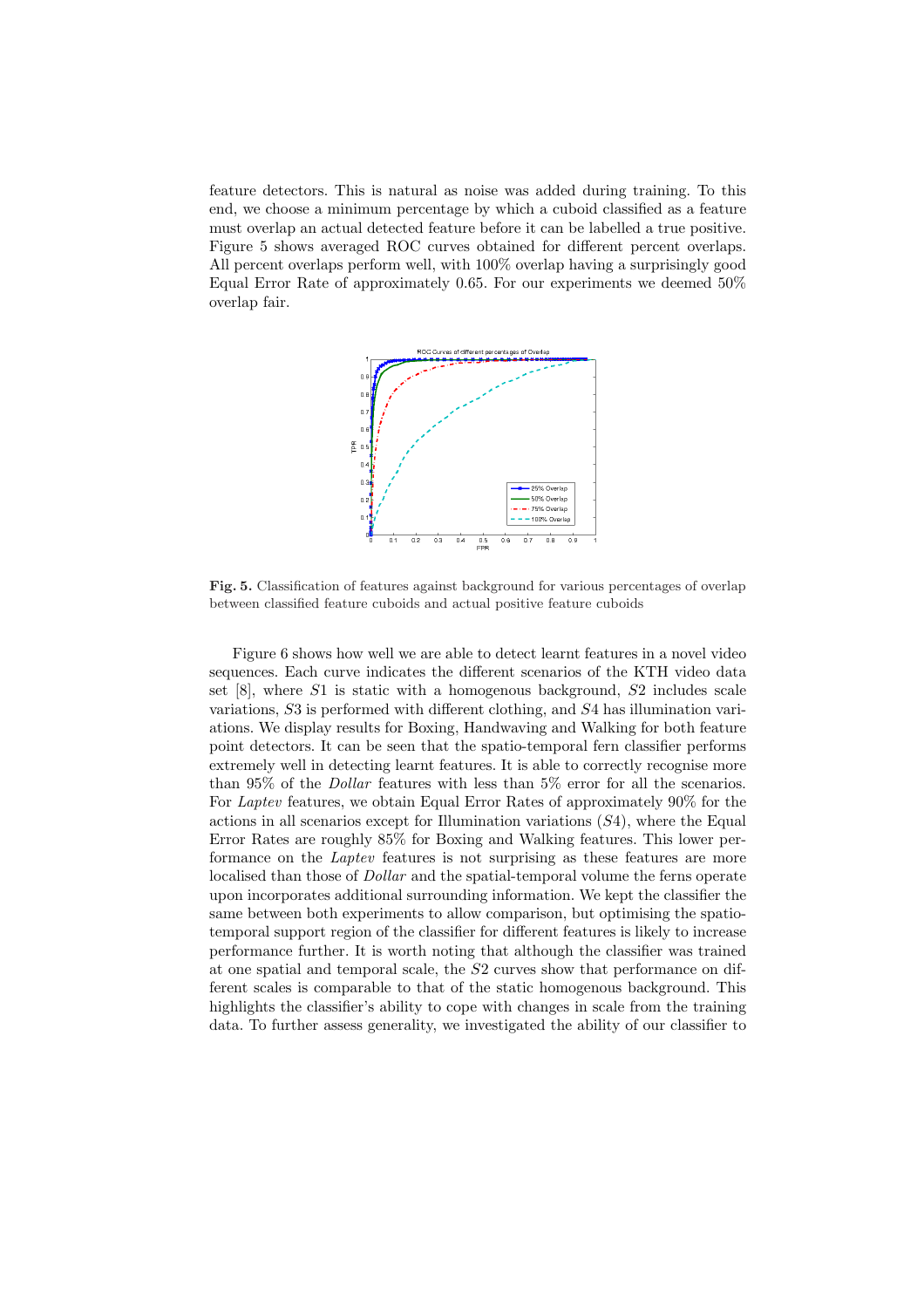

Fig. 6. Left: ROC Curves for features detected by the *Dollar* feature detector against background for Boxing, Handwaving and Walking. Right: ROC Curves for features detected by the Laptev feature detector against background for Boxing, handwaving and Walking. Each graph shows performance in the four scenarios of the KTH video data set, S1 - S4, where S1 videos have a static homogenous background, S2 have scale variations, subjects in S3 have different clothes, and S4 have illumination variations.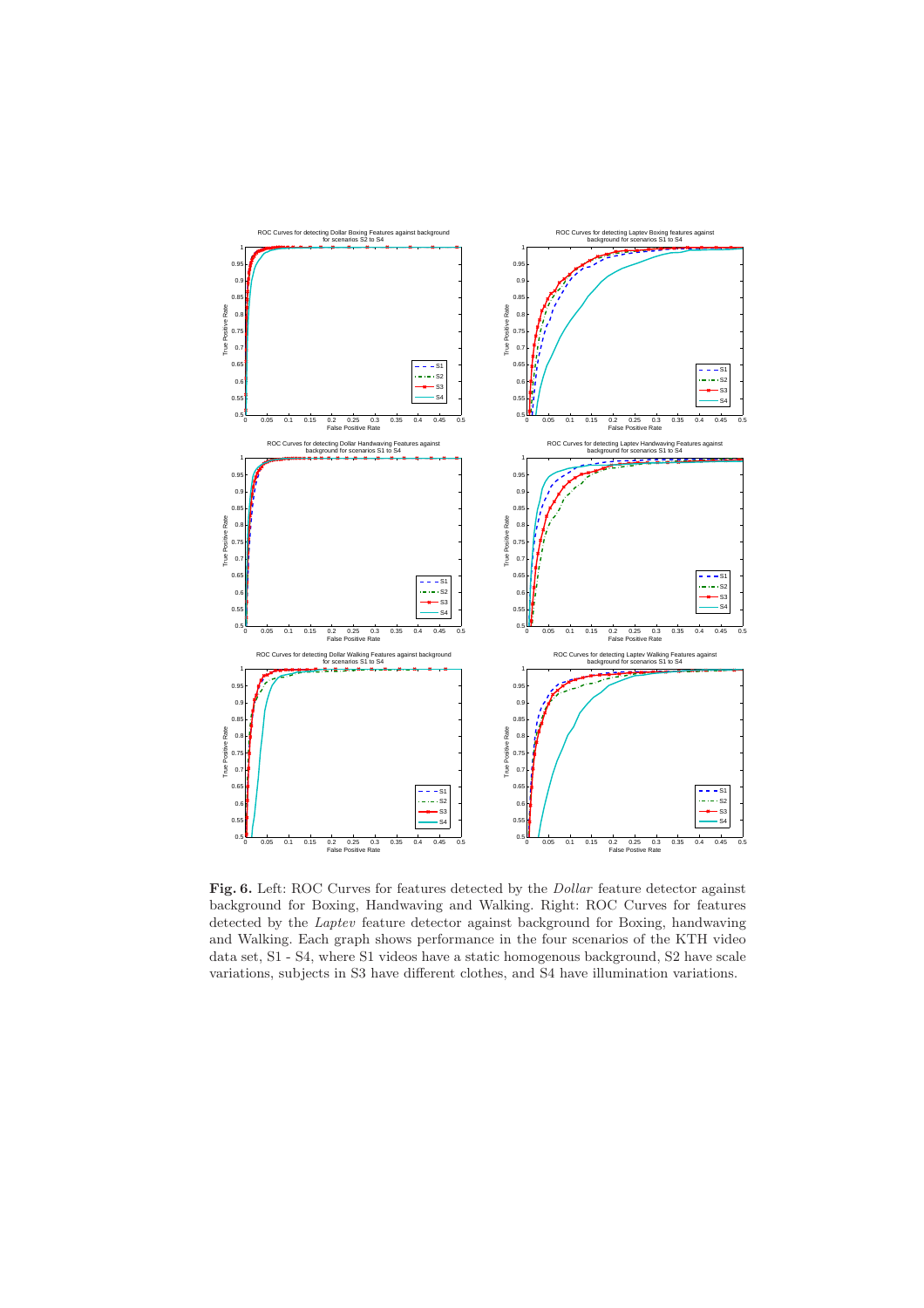

Fig. 7. ROC curves for features detected in Walking video sequences trained with Boxing features. S1 to S4 are defined as in Figure 6

detect from one action, features learnt from other actions. This test relies upon the original features being invariant to action type as well occurring in both activities, which although desirable, might be assumed is not the case. Having trained the classifier on Boxing features, we test its ability to detect features that occur in a Walking video sequence and present the results in Figure 7. It can be seen that features common to Boxing and Walking are detected with high equal error rates, showing that irrespective of the action, the classifier gives good performance in detecting spatio-temporal features. This also goes some way to demonstrating that the features are indeed consistent and invariant to the action performed.

The Dollar detector runs at frame rate on the KTH data which is impressive despite its matlab implementation. The Laptev detector is considerably slower to apply, but again, this is a matlab implementation and could undoubtedly be sped up through optimisation. Our classifier was implemented in  $C++$  and using the scanning window approach also achieves frame rate processing on the KTH data. However, the speed of the classifier is dependent upon the number of Ferns and nodes used for classification. With optimisation, similar classification performance could be achieved with less ferns and future work will investigate this optimisation. Furthermore, Ferns can be structured so that a low cumulative likelihood early in classification is rejected without applying the entire classifier.

### 5 Conclusion

We extended the Semi-Naive Bayesian classifier to the spatio-temporal domain and proposed a generic approach to recognising spatio-temporal features. The method is demonstrated on the task of detecting learnt spatio-temporal features on the KTH video data set. We presented results of detection having trained on features selected by two different spatio-temporal feature point detectors and show the ability of the classifier to obtain results comparable to these feature